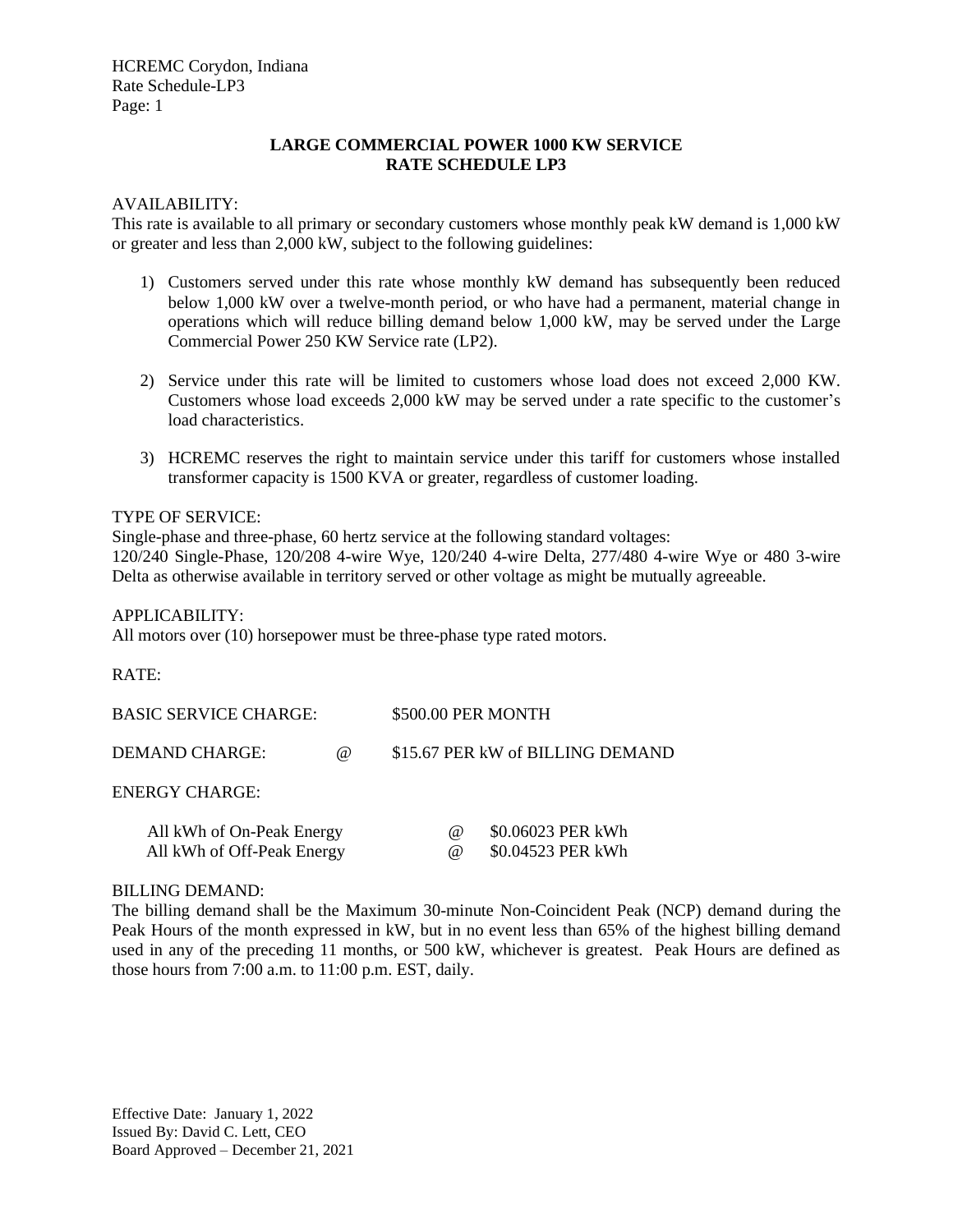HCREMC Corydon, Indiana Rate Schedule-LP3 Page: 2

## BILLING kWh:

The Billing kWh shall be the actual kWh used during the billing month. On-Peak and Off-Peak energy shall be measured based on the following table. All times listed are based on EST

| <b>MONTH</b> | <b>ON-PEAK HOURS</b>           | <b>OFF-PEAK HOURS</b>                           |
|--------------|--------------------------------|-------------------------------------------------|
| January      | 7 am to 10 am and 6 pm to 9 pm | 12 am to 7 am, 10 am to 6 pm, and 9 pm to 12 am |
| February     | 7 am to 10 am and 6 pm to 9 pm | 12 am to 7 am, 10 am to 6 pm, and 9 pm to 12 am |
| March        |                                | All kwh are off peak                            |
| April        |                                | All kwh are off peak                            |
| May          |                                | All kwh are off peak                            |
| June         | 3 pm to 9 pm                   | 12 am to 3 PM and 9 pm to 12 am                 |
| July         | $3 \text{ pm}$ to 9 pm         | 12 am to 3 PM and 9 pm to 12 am                 |
| August       | $3 \text{ pm}$ to 9 pm         | 12 am to 3 PM and 9 pm to 12 am                 |
| September    |                                | All kwh are off peak                            |
| October      |                                | All kwh are off peak                            |
| November     |                                | All kwh are off peak                            |
| December     | 7 am to 10 am and 6 pm to 9 pm | 12 am to 7 am, 10 am to 6 pm, and 9 pm to 12 am |

\*All weekend hours are considered off peak hours.

## POWER FACTOR:

If the power factor (leading or lagging) at the time of the Non-Coincident Peak Demand is determined to be less than 97%, the Non-Coincident Peak Demand shall be adjusted separately by multiplying the Non-Coincident Peak Demand by the ratio of the current target power factor percent (97%) and the measured actual power factor percent at the time of the Non-Coincident Peak Demand.

If the Average Monthly Power Factor (leading or lagging) is determined to be less than 95%, the "Excess Net kVARh" subject to the "Excess Net kVARh charge" is the difference between the actual measured Net kVARh amount and a calculated Net kVARh based upon the recorded kWh for the month and the targeted average monthly power factor of 95%.

The Excess Net kVARh charge = \$0.01099 per kVARh per month.

# DISTRIBUTION FACILITIES CHARGE:

The Corporation may also apply an additional facilities charge based on a percentage of the dollars of investment in primary and distribution facilities, requested by the customer, which are in excess of those normally provided. The Corporation may revise these Distribution Facilities Charge percentage from time-to-time to reflect the current level of costs. The Corporation may require a contribution in aid of construction for all or part of the investment in facilities, in which case the facilities charge applicable to the dollars of investment covered by the contribution shall be reduced.

# ADDITIONAL FACILITIES CHARGE:

The Corporation may install facilities in excess of those required to provide a standard level of service. In lieu of a collecting a contribution in aid of construction, the Corporation may charge an Additional Facilities Charge. The charge for such Additional Facilities shall be determined by amortizing the cost of the Additional Facilities over a reasonable period of time, as determined by the Corporation, plus other applicable carrying charges. See Board Approved Schedule of Charges/Appendix B

Effective Date: January 1, 2022 Issued By: David C. Lett, CEO Board Approved – December 21, 2021